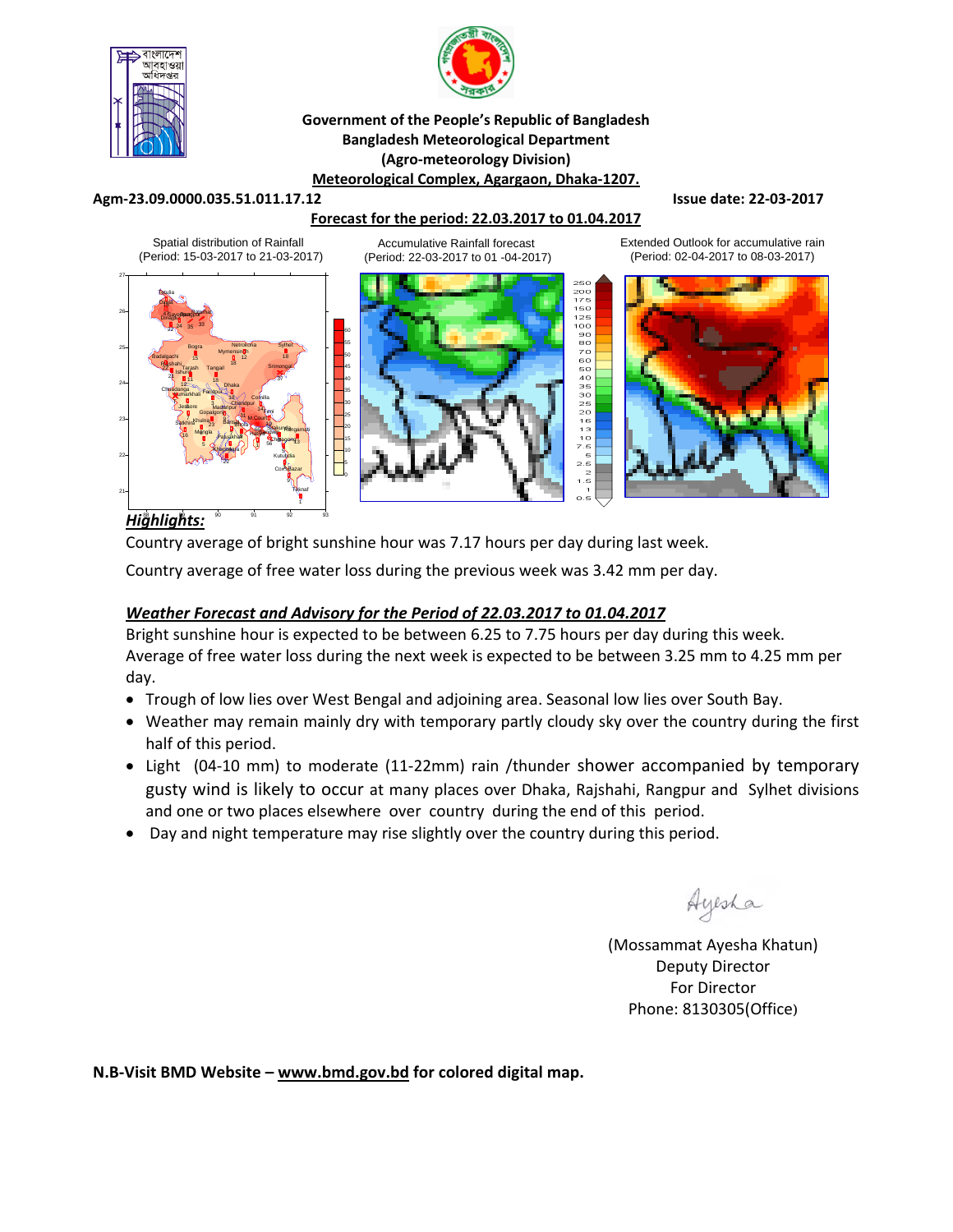



# পূৰ্বাভাস, সময়: **২২-০৩-২০১৭ থেকে ০১-০৪-২০১৭**

Accumulative Rainfall forecast

Spatial distribution of Rainfall (Period: 15-03-2017 to 21-03-2017)



(Period: 22-03-2017 to 01 -04-2017)

250<br>200<br>175<br>150<br>100 125<br>100

908070605040350

Extended Outlook for accumulative rain (Period: 02-04-2017 to 08-03-2017)



# প্ৰধান বৈশিষ্ট্য সমূহঃ-

গত সপ্তাহে দেশের দৈনিক উজ্জল সূর্যকিরণ কালের গড় ৭.১৭ ঘন্টা ছিল । গত সপ্তাহে দেশের দৈনিক বাষ্পীভবনের গড় ৩.৪২ মিঃ মিঃ ছিল।

## <u> আবহাওয়ার পূর্বাভাসঃ- ২২-০৩-২০১৭ থেকে ০১-০৪-২০১৭ ইং পর্যন্ত।</u>

এ সপ্তাহে দৈনিক উজ্জল সূর্য কিরণ কাল ৬.২৫ থেকে ৭.৭৫ ঘন্টার মধ্যে থাকতে পারে ।

আগামী সপ্তাহের বাষ্পীভবনের দৈনিক গড ৩.২৫ মিঃ মিঃ থেকে ৪.২৫ মিঃ মিঃ থাকতে পারে।

- *লঘুচাপের বর্ধিতাংশ পশ্চিমবঙ্গ এবং তৎসংলগ্ন এলাকায় অবস্থান করছে। মৌসুমী লঘুচাপ দক্ষিণ বঙ্গোপসাগরে* অবস্থান করছে।
- 'এ সময়ে প্রথমার্ধে আকাশ অস্থায়ীভাবে আংশিক মেঘলাসহ সারাদেশের আবহাওয়া প্রধানতঃ শুষ্ক থাকতে পারে।
- এ সময়ের শেষার্ধে ঢাকা, রাজশাহী, রংপুর এবং সিলেট বিভাগের অনেক জায়গায় অস্থায়ীভাবে দমকা হাওয়াসহ হান্ধা (০৪-১০ মিঃমিঃ) থেকে মাঝারী (১১-২২ মিঃমিঃ) ধরনের এবং দেশের অন্যত্র দুই এক জায়গায় বৃষ্টি অথবা বজ্রবৃষ্টি হতে পারে।
- এ সময়ে সারাদেশে দিন ও রাতের তাপমাত্রা সমান্য বৃদ্ধি পেতে পারে ।

Ayesha

উপ-পরিচালক পরিচালকের পক্ষে ফোনঃ  $b$ ১৩০৩০ $\alpha$ (দপ্তর)

বিঃ দ্রঃ- পূর্বাভাসের ডিজিটাল map দেখতে visit করুন- www.bmd.gov.bd **(মোসাম্মৎ আয়শা খাতুন)**